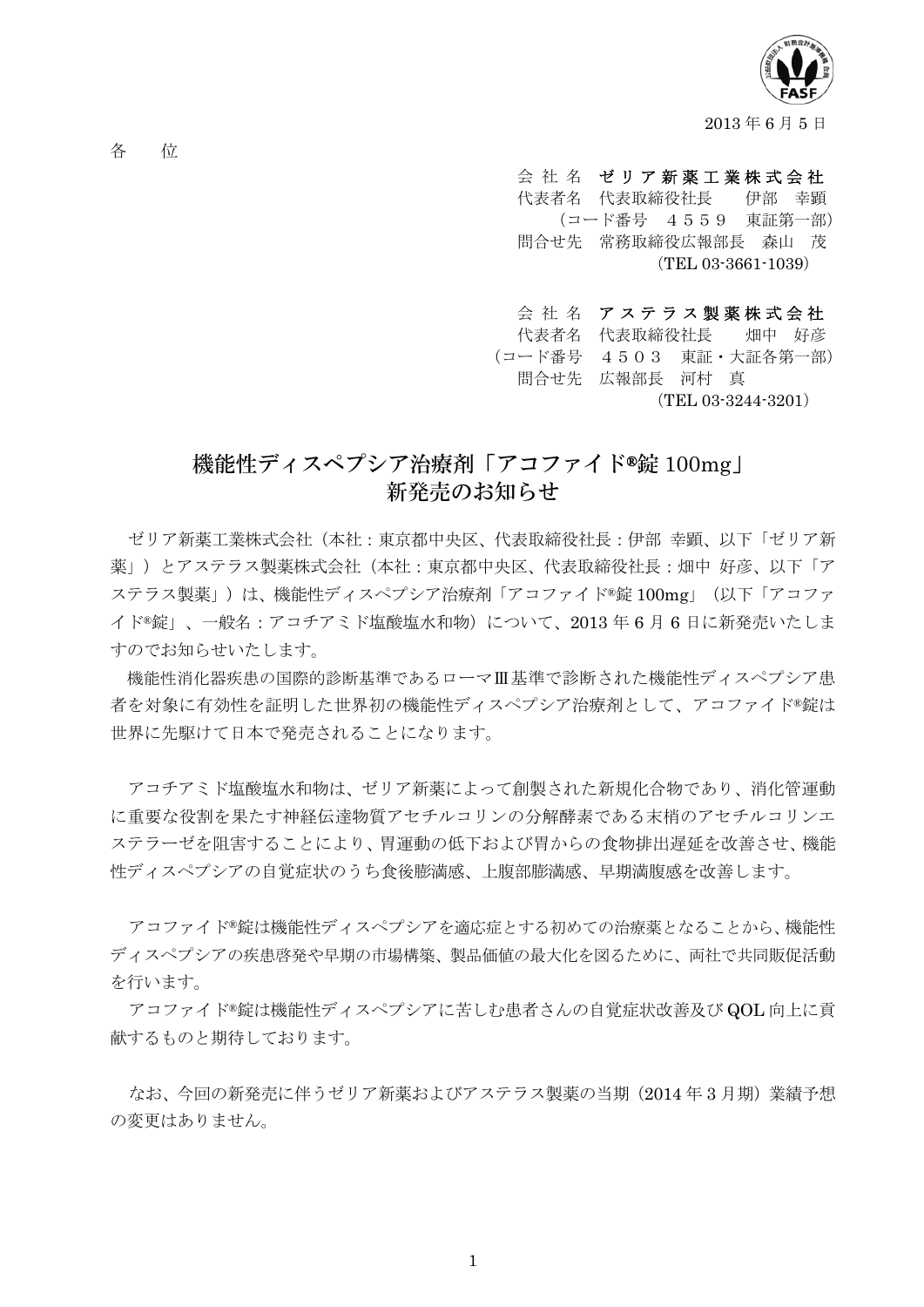### ≪アコファイド®錠 100mg の製品概要≫

| 「販売名]      | アコファイド®錠 100mg (英名: Acofide® Tablets 100mg ) |
|------------|----------------------------------------------|
| 「有効成分の一般名] | アコチアミド塩酸塩水和物                                 |
|            | (英名: acotiamide hydrochloride hydrate)       |
| 「剤形]       | 錠剤                                           |
| 「効能・効果]    | 機能性ディスペプシアにおける食後膨満感、上腹部膨満感、早期満腹感             |
| 「用法・用量]    | 通常、成人にはアコチアミド塩酸塩水和物として1回100mgを1日             |
|            | 3回、食前に経口投与する。                                |
| [包装]       | PTP 100 錠 (10 錠×10)、500 錠 (10 錠×50)          |
| [薬価]       | 100mg 1 錠 36.20円                             |
| [承認取得日]    | 2013年3月25日                                   |
| 「薬価基準収載日]  | 2013年5月24日                                   |
| [販売開始日]    | $2013$ 年6月6日                                 |
| 「製造販売元]    | ゼリア新薬工業株式会社                                  |
| [発売元]      | アステラス製薬株式会社                                  |



### 【機能性ディスペプシアについて】

機能性消化器疾患の国際的診断基準であるローマⅢ基準によれば、食後の膨満感、早期満腹感(飽 満感)、心窩部痛、心窩部灼熱感などの消化器症状を訴えるが、原因となる器質的疾患が見当たらな い疾患とされています。機能性ディスペプシアの原因は解明されていないものの、食物の胃から小腸 への排出遅延が密接に関連していることが明らかとなっています。

以 上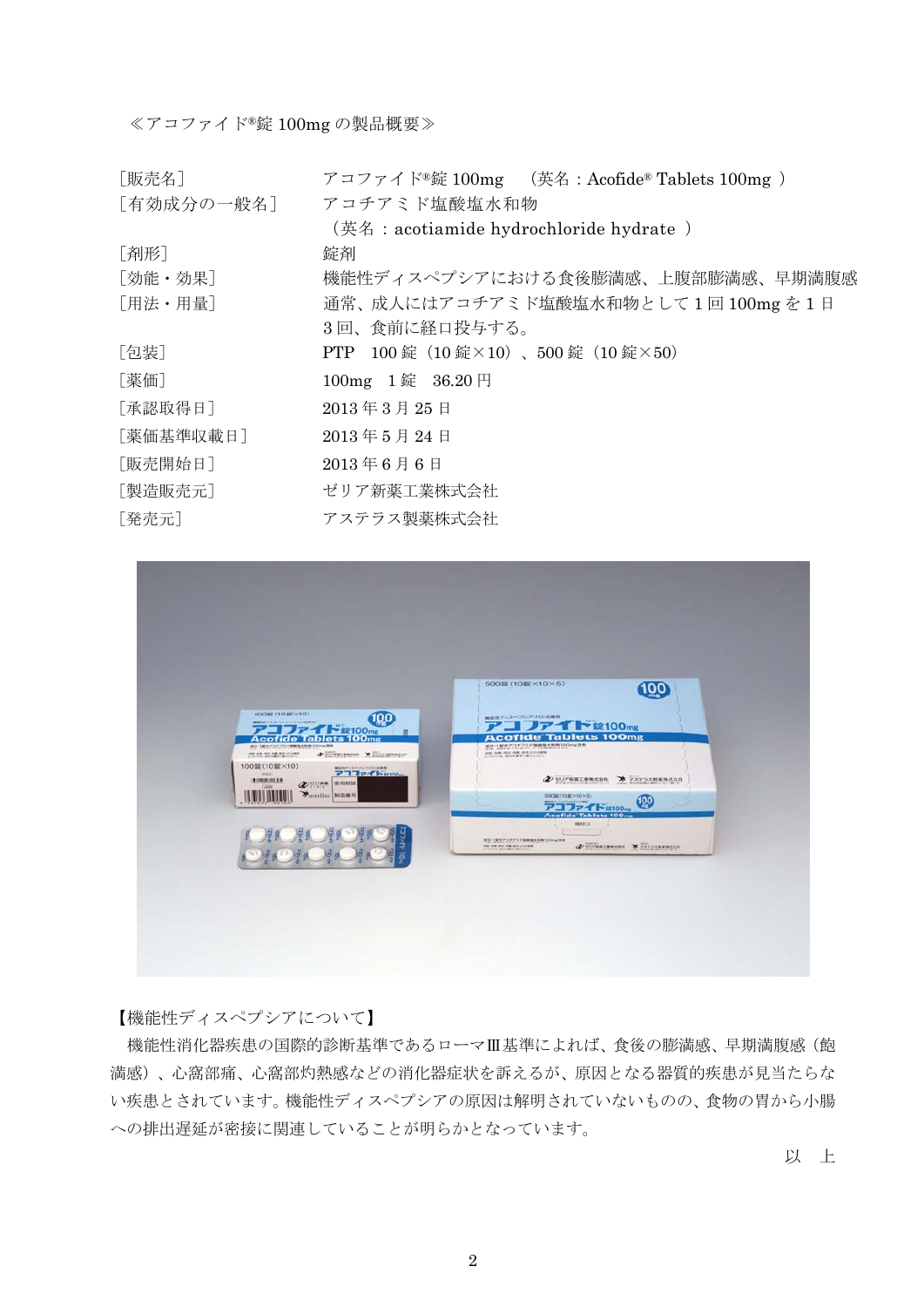



### **PRESS RELEASE**

# **Launch of Acofide® in Japan for Treating Functional Dyspepsia**

**Tokyo, June 5, 2013 -** Zeria Pharmaceutical Co., Ltd. (Tokyo: 4559; "Zeria") and Astellas Pharma Inc. (Tokyo: 4503; "Astellas") announced today that Acofide® Tablets 100mg (nonproprietary name: acotiamide hydrochloride hydrate; "Acofide"; Zeria's development code: "Z-338"; Astellas's development code: "YM443") for the treatment of functional dyspepsia (FD) will be launched on June 6, 2013.

Acofide, the world first FD treatment which demonstrated efficacy in the patients with FD diagnosed by the Rome III, the international diagnostic criteria for functional gastrointestinal diseases, will be launched in Japan ahead of the rest of the world.

Acotiamide hydrochloride hydrate is a new chemical entity originated by Zeria, and inhibits peripheral acetylcholinesterase activities. Acetylcholine is an important neurotransmitter to regulate gastrointestinal motility, and through the inhibition of degradation of acetylcholine, Acofide improves the impaired gastric motility and delayed gastric emptying, and consequently the subjective symptoms of FD such as postprandial fullness, upper abdominal bloating, and early satiation.

Also, since Acofide will be the first treatment with FD indication, Zeria and Astellas will co-promote Acofide for the sake of the increase of disease awareness of FD, the prompt market penetration, and the maximization of product potential.

We believe that Acofide will contribute to alleviate the subjective symptoms and improve QOL of patients with FD.

Upon the launch of Acofide, Zeria and Astellas do not revise their current fiscal year (from April 1, 2013 to March 31, 2014) financial forecasts, respectively.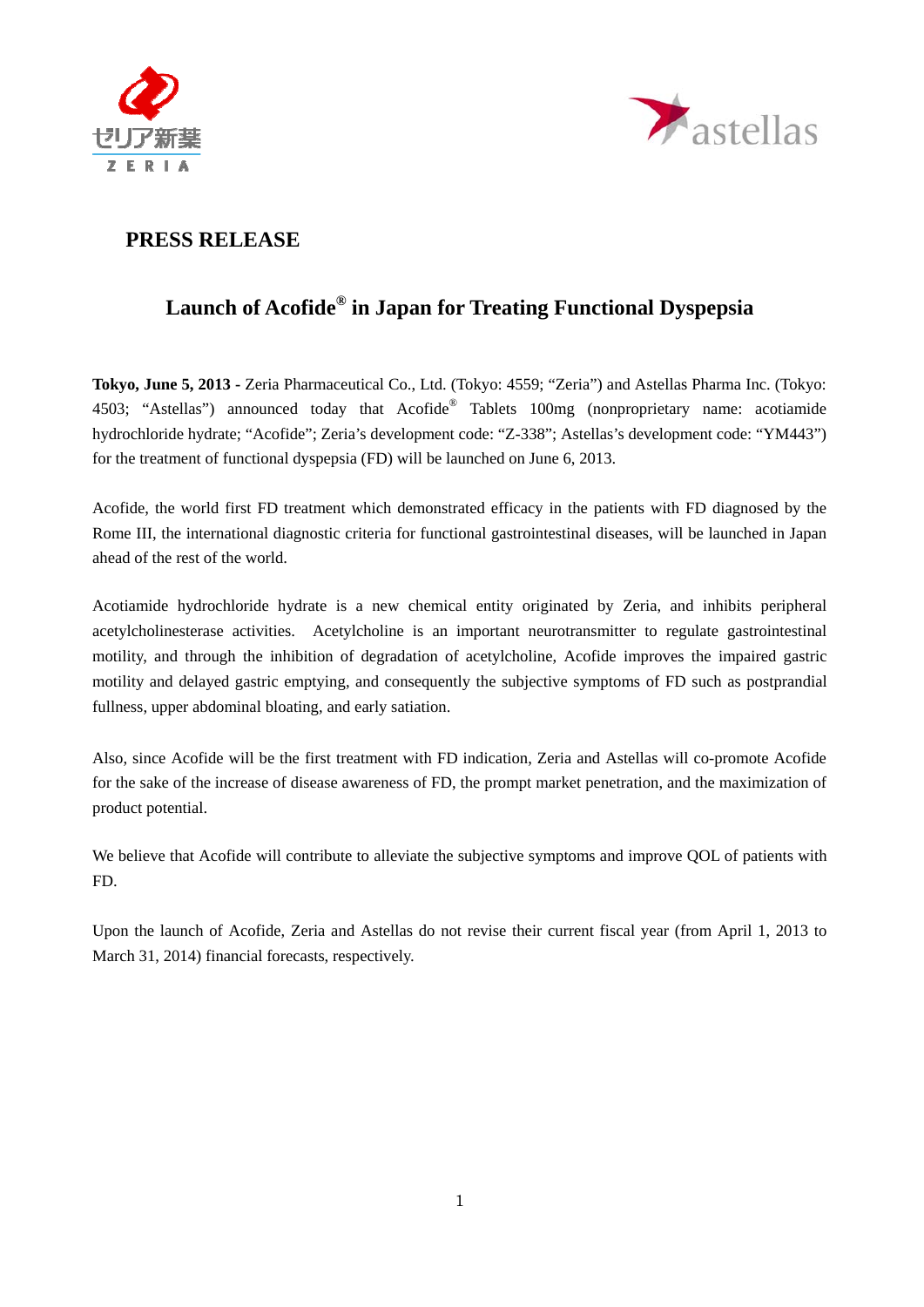#### **Product Summary**

| Product name:             | Acofide <sup>®</sup> Tablets 100mg                                       |
|---------------------------|--------------------------------------------------------------------------|
| Nonproprietary name:      | Acotiamide hydrochloride hydrate                                         |
| Formulation:              | Tablet                                                                   |
| Indication:               | Postprandial fullness, upper abdominal bloating, and early satiation due |
|                           | to functional dyspepsia                                                  |
| Dosage regimen:           | Normally in adults, 100mg of acotiamide hydrochloride hydrate is         |
|                           | taken orally three times per day before a meal.                          |
| Package                   | PTP 100 tablets (10 tablets $X$ 10), 500 tablets (10 tablets $X$ 50)     |
| Drug Price                | $436.20$ (per 100mg tablet)                                              |
| Date of approval          | March 25, 2013                                                           |
| Date of NHI price listing | May 24, 2013                                                             |
| Date of launch            | June 6, 2013                                                             |
| Approval holder           | Zeria Pharmaceutical Co., Ltd.                                           |
| Distributor               | Astellas Pharma Inc.                                                     |